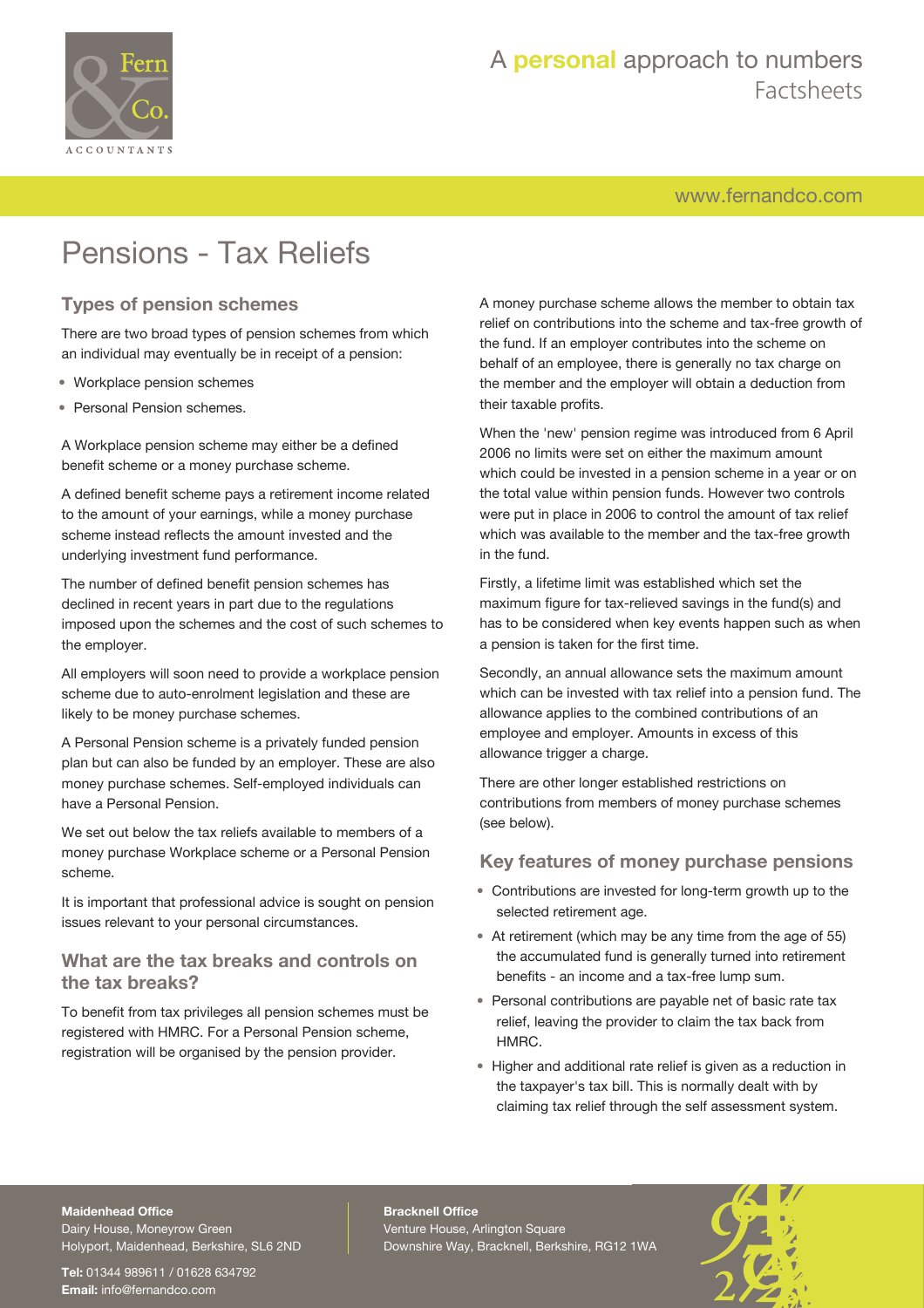

## [www.fernandco.com](http://www.fernandco.com)

• Employer contributions are payable gross direct to the pension provider.

#### **Persons eligible**

All UK residents may have a money purchase pension. This includes non-taxpayers such as children and non-earning adults. However, they will only be entitled to tax relief on gross contributions of up to £3,600 per annum.

### **Relief for individuals' contributions**

An individual is entitled to make contributions and receive tax relief on the higher of £3,600 or 100% of earnings in any given tax year. However tax relief will generally be restricted for contributions in excess of the annual allowance.

#### **Methods of giving tax relief**

Tax relief on contributions is given at the individual's marginal rate of tax.

An individual may obtain tax relief on contributions made to a money purchase scheme in one of two ways:

- a net of basic rate tax contribution is paid by the member with higher rate relief claimed through the self assessment system
- a net of basic rate tax contribution is paid by an employer to the scheme. The contribution is deducted from net pay of the employee. Higher rate relief is claimed through the self assessment system.

In both cases the basic rate is claimed back from HMRC by the pension provider.

A more effective route for an employee may be to enter a salary sacrifice arrangement with an employer. The employer will make a gross contribution to the pension provider and the employee's gross salary is reduced. This will give the employer full income tax relief (by reducing PAYE) but also reducing National Insurance Contributions.

There are special rules if contributions are made to a retirement annuity contract. (These are old schemes started before the introduction of personal pensions.)

#### **The annual allowance**

The annual allowance is £40,000.

Any contributions in excess of the £40,000 annual allowance are potentially charged to tax on the individual as their top slice of income. Contributions include contributions made by an employer.

The stated purpose of the charging regime is to discourage pension saving in tax registered pensions beyond the annual allowance. Most individuals and employers actively seek to reduce pension saving below the annual allowance, rather than fall within the charging regime.

Individuals who are eligible to take amounts out of their pension funds under the flexibilities introduced from 6 April 2015 but who continue to make contributions into their schemes may trigger other restrictions in the available annual allowance. This is explained later in this factsheet in 'Money Purchase Annual Allowance'.

**Lower annual allowance for those with 'adjusted income' over £240,000**

Adjusted income means, broadly, a person's net income and pension contributions made by an employer. For every £2 of adjusted income over an adjusted income threshold, an individual's annual allowance is reduced by £1, down to a minimum amount.

Previously the reduction potentially applied to an individual with income before tax, without the addition of employer contributions, above £110,000. This is known as the 'threshold income'.

Prior to 6 April 2020 adjusted income was set at £150,000, threshold income at £110,000 and the minimum annual allowance at £10,000.

#### **Maidenhead Office**

Dairy House, Moneyrow Green Holyport, Maidenhead, Berkshire, SL6 2ND

**Tel:** 01344 989611 / 01628 634792 **Email:** [info@fernandco.com](mailto:info@fernandco.com)

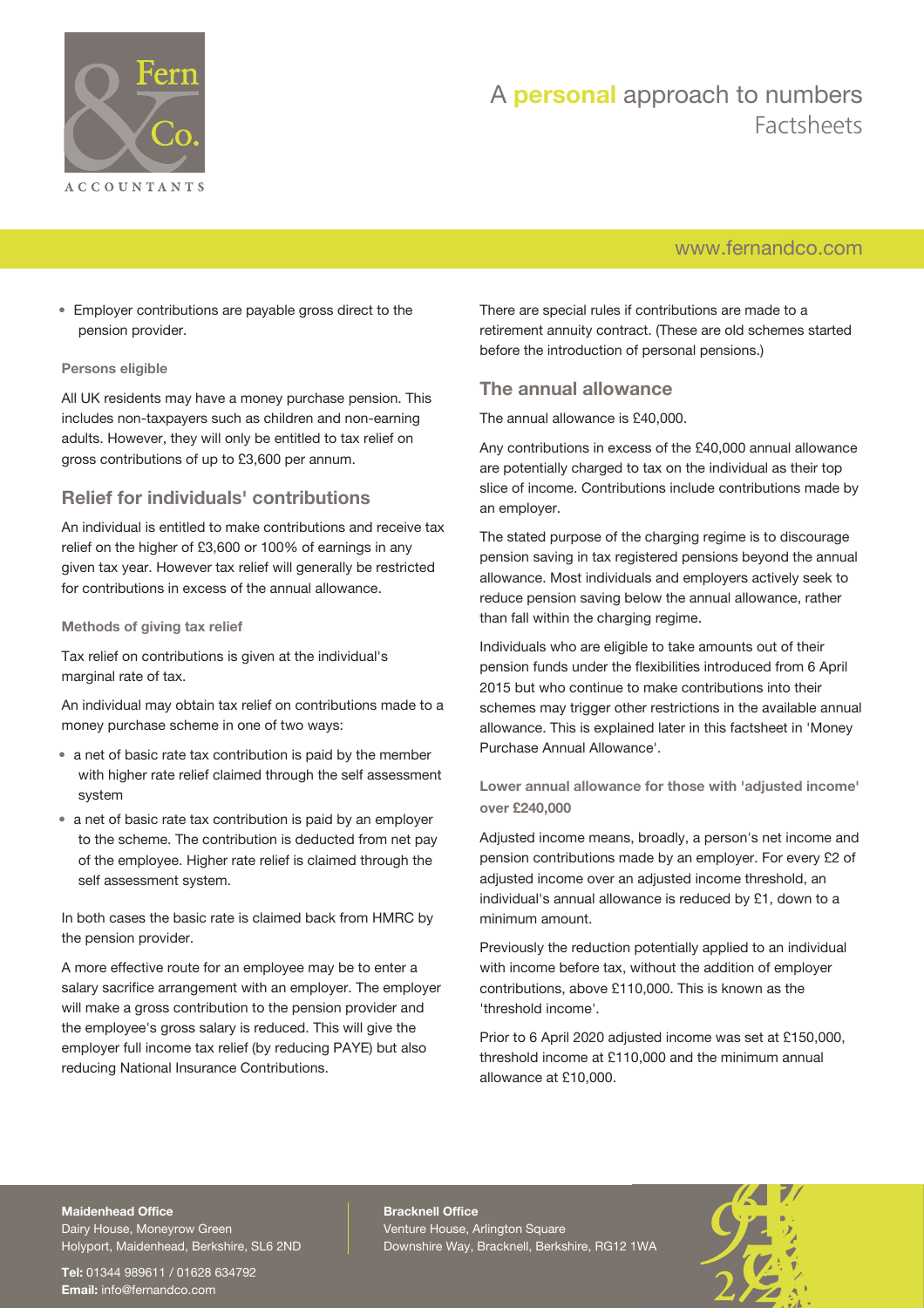

## [www.fernandco.com](http://www.fernandco.com)

Adjusted income and threshold income were each raised by £90,000 for 2020/21. So the threshold income is now £200,000 and individuals with income below this level are not affected by the tapered annual allowance. The annual allowance begins to taper down for individuals who have an adjusted income above £240,000.

The minimum level to which the annual allowance can taper down is now £4,000.

#### **The rate of charge if annual allowance is exceeded**

The charge is levied on the excess above the annual allowance at the appropriate rate in respect of the total pension savings. There is no blanket exemption from this charge in the year that benefits are taken. There are, however, exemptions from the charge in the case of serious ill health as well as death.

The appropriate rate will broadly be the top rate of income tax that you pay on your income.

#### **Example**

Anthony, who is employed, has taxable income of £120,000 in 2021/22. He makes personal pension contributions of £50,000 net in March 2022. He has made similar contributions in the previous three tax years.

He will be entitled to a maximum £40,000 annual allowance for 2021/22. The charge will be:

| Gross pension<br>contribution | £62,500                               |
|-------------------------------|---------------------------------------|
| Less annual allowance         | (£40,000)                             |
| <b>Excess</b>                 | £22,500 taxable at $40\% =$<br>£9,000 |

Anthony will have had tax relief on his pension contributions of £25,000 (£62,500 x 40%) and now effectively has £9,000 clawed back. The tax adjustments will be made as part of the self assessment tax return process.

#### **Carry forward of unused annual allowance**

To allow for individuals who may have a significant amount of pension savings in a tax year but smaller amounts in other tax years, a carry forward of unused annual allowance is available.

The carry forward rules apply if the individual's pension savings exceed the annual allowance for the tax year. The annual allowance for the current tax year is used before any unused allowance brought forward. The earliest year unused allowance is then used before a later year.

Unused annual allowance carried forward is the amount by which the annual allowance for that tax year exceeded the total pension savings for that tax year.

This effectively means that the unused annual allowance of up to £40,000 can be carried forward for the next three years. Importantly no carry forward is available in relation to a tax year preceding the current year unless the individual was a member of a registered pension scheme at some time during that tax year.

#### **Example**

Assume it is March 2022. Bob is a self employed builder. In the previous three years Bob has made contributions of £30,000, £10,000 and £30,000 to his pension scheme. As he has not used all of the £40,000 annual allowance in earlier years, he has £50,000 unused annual allowance that he can carry forward to 2021/22.

Together with his current year annual allowance of £40,000, this means that Bob can make a contribution of £90,000 in 2021/22 without having to pay any extra tax charge.

#### **Maidenhead Office**

Dairy House, Moneyrow Green Holyport, Maidenhead, Berkshire, SL6 2ND

**Tel:** 01344 989611 / 01628 634792 **Email:** [info@fernandco.com](mailto:info@fernandco.com)

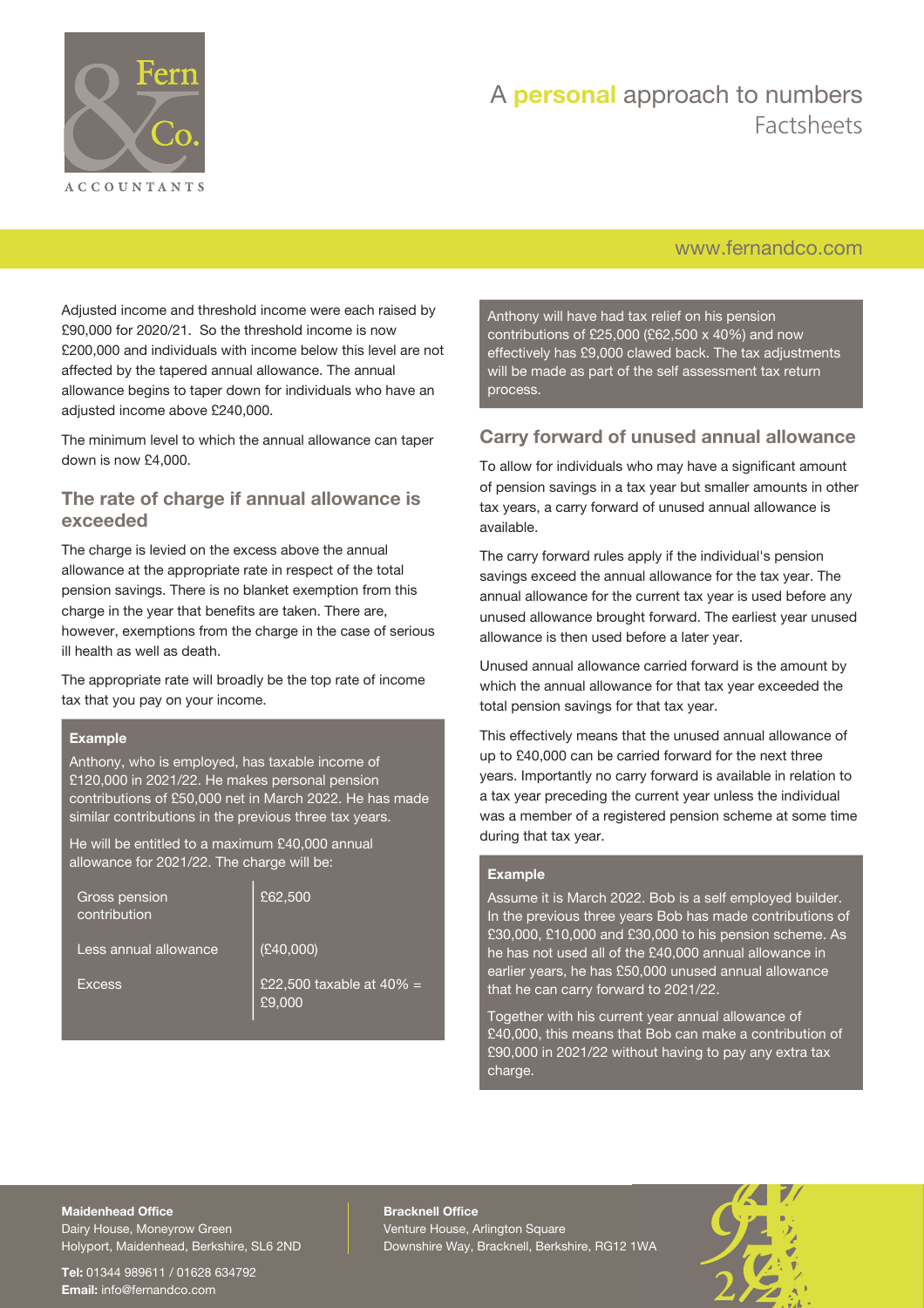

## [www.fernandco.com](http://www.fernandco.com)

### **The lifetime limit**

The lifetime limit sets the maximum figure for tax-relieved savings in the fund at £1,073,100 for 2021/22 and 2020/ 21. The annual link to the CPI increase is being removed for five years. This will maintain the standard Lifetime Allowance at £1,073,100 for tax years 2021/22 to 2025/26.

If the value of the scheme(s) exceeds the limit when benefits are drawn there is a tax charge of 55% of the excess if taken as a lump sum and 25% if taken as a pension.

#### **Accessing your pension - freedom**

Individuals have flexibility to choose how to access their pension funds from the age of 55. The options include:

- a tax-free lump sum of 25% of fund value
- purchase of an annuity with the remaining fund, or
- income drawdown (see below for options available regarding flexi access accounts and lump sum payments).

An annuity is taxable income in the year of receipt. Similarly any monies received from the income drawdown fund are taxable income in the year of receipt.

#### **Flexi access accounts and lump sums**

Where a lump sum and annuity are not taken access to the fund can be achieved in one of two ways:

- allocation of a pension fund (or part of a pension fund) into a 'flexi-access drawdown account' from which any amount can be taken over whatever period the person decides
- taking a single or series of lump sums from a pension fund (known as an 'uncrystallised funds pension lump sum').

When an allocation of funds into a flexi-access account is made the member typically will take the opportunity of taking a tax-free lump sum from the fund.

The person will then decide how much or how little to take from the flexi-access account. Any amounts that are taken will count as taxable income in the year of receipt.

Access to some or all of a pension fund without first allocating to a flexi-access account can be achieved by taking an uncrystallised funds pension lump sum.

The tax effect will be:

- 25% is tax-free
- the remainder is taxable as income.

#### **Money Purchase Annual Allowance (MPAA)**

The government is alive to the possibility of people taking advantage of the flexibilities by 'recycling' their earned income into pensions and then immediately taking out amounts from their pension funds. Without further controls being put into place an individual would obtain tax relief on the pension contributions but only be taxed on 75% of the funds immediately withdrawn.

The MPAA sets the maximum amount of tax efficient contributions in certain scenarios. The allowance is currently set at £4,000 per annum.

There is no carry forward of any of the annual allowance to a later year if it is not used in the year.

The main scenarios in which the reduced annual allowance is triggered are if:

- any income is taken from a flexi-access drawdown account, or
- an uncrystallised funds pension lump sum is received.

However just taking a tax-free lump sum when funds are transferred into a flexi-access account will not trigger the MPAA rule.

### **Maidenhead Office**

Dairy House, Moneyrow Green Holyport, Maidenhead, Berkshire, SL6 2ND

**Tel:** 01344 989611 / 01628 634792 **Email:** [info@fernandco.com](mailto:info@fernandco.com)